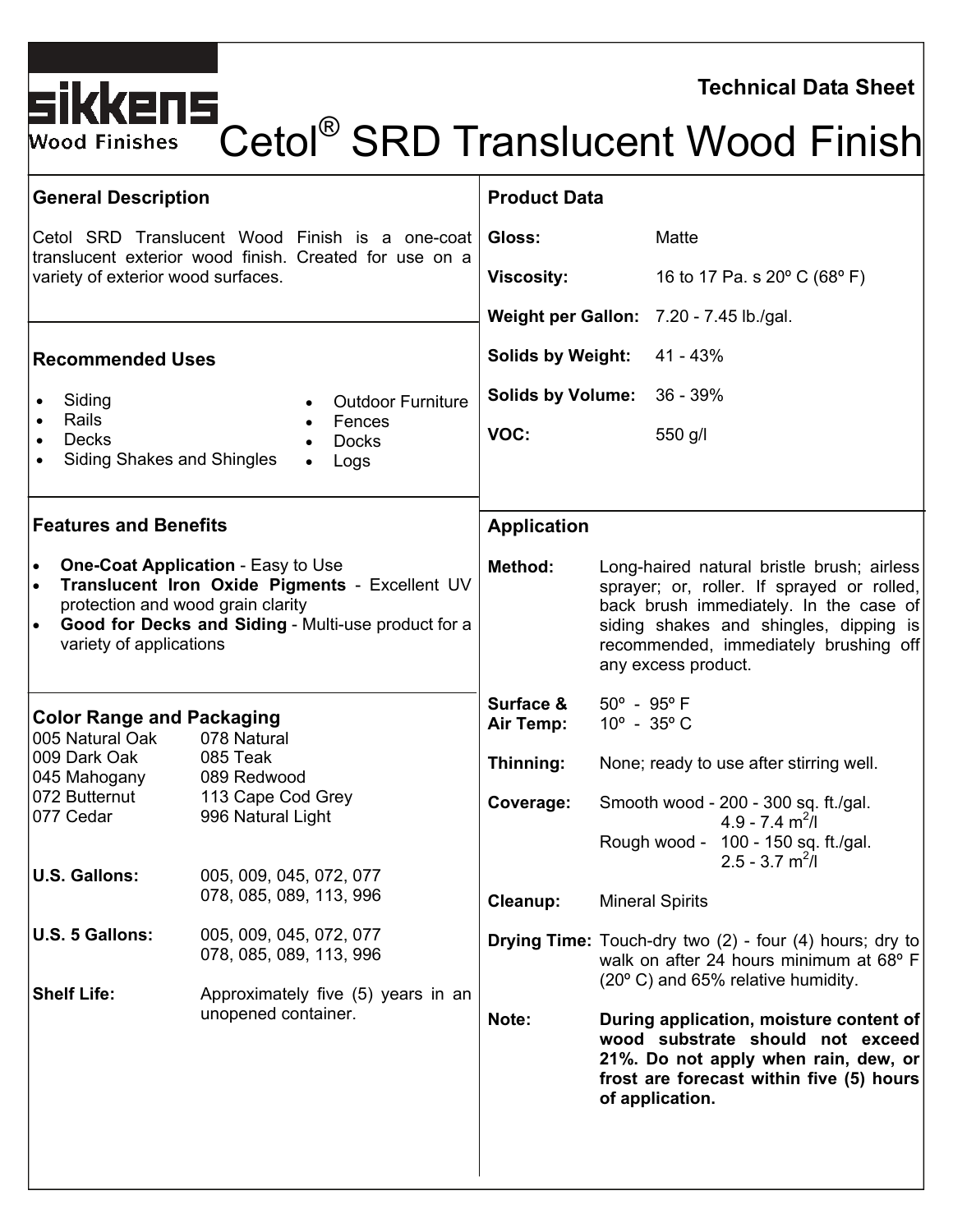# **Technical Data Sheet**  Cetol® SRD Translucent Wood Finish **Wood Finishes**

# **Preparation Procedures for New, Weathered and Uncoated Wood:**

The best method to prepare wood surfaces is to sand with 80 - 120 grit sandpaper for vertical surfaces, 60 - 80 grit sandpaper for horizontal surfaces. For optimal performance and appearance on new cedar decks, mechanically sand with 60 - 80 grit sandpaper. Always sand in the direction of the wood grain. However, the following preparation may be used as an alternate to sanding: Spray the surface with clean water, wetting the wood. Clean the surface with a solution of four (4) ounces of 100% powdered Tri-Sodium Phosphate (TSP) or phosphate-free substitute plus one (1) quart of liquid bleach in three (3) quarts of water. Apply this solution generously to the wood with a garden pump sprayer. Let the solution sit on the wood for 15 - 20 minutes. During this period, scrub the surface with a hard bristle brush to help remove mill glaze and/or weathering. Do not let the solution dry on the wood. Keep it wet. Power wash the cleaning solution from the wood with clean water. To prevent damaging the wood, do not exceed 500 PSI. The nozzle must be a maximum of one (1) foot from the surface for full effectiveness. Let the surface dry for two (2) days before application (i.e. the moisture content is below 21%). Weathered gray wood, or wood affected with blue fungi or rust from nails may be treated, after cleaning with the TSP solution, by applying a solution of four (4) ounces of oxalic acid crystals in a gallon of warm water. This solution should be allowed to sit on the affected area for 15 - 20 minutes before the final rinse with a power washer. Do not let the solution to dry on the surface. After treatment, allow the surface to dry for two (2) days. For vertical surface applications, fill all joints, cracks and nail holes with a high quality polyurethane or acrylic caulk/filler and let cure prior to applying the Cetol SRD Translucent Wood Finish. Refer to caulk/filler manufacturer for proper application.

For application on hardwoods, wipe the surface with acetone immediately prior to application. Rough-sawn wood with less than four (4) weeks outside exposure should be dry brushed with a stiff bristle brush to remove loose dirt, fiber, and debris. Follow standard preparation procedures if exposure has been longer than four (4) weeks or dirt and debris remain visible. New pressure treated lumber requires a six (6) week drying period prior to application. Water repellant treated lumber requires one (1) year of weathering prior to application.

On previously coated wood, all old coatings must be completely removed before applying Cetol SRD Translucent Wood Finish.

# **Standard Application Procedure:**

*It is always recommended to perform a one (1) coat color and sheen test on a sample of the wood***.** *Color can vary with application, porosity and type of wood.* Intermix batches to ensure color consistency. After preparation, apply one (1) coat of Cetol SRD Translucent Wood Finish. If possible, back prime the wood with one (1) coat. During application, saturate all end grains, nail holes, cavities, and cracks in the wood. Brush on a liberal coat and maintain a wet edge to prevent lap marks. Brush in the direction of the wood grain starting at one end of the board or log and continuing to the other end of the board or log. Brush out any runs immediately to avoid lap marks and drips. Do not apply a second coat on horizontal surfaces (decks, docks, etc.). Do not use Cetol SRD Translucent Wood Finish as a primer for other Sikkens products. Color #996 Natural Light and #113 Cape Cod Grey may require more frequent maintenance (i.e. every 18 - 24 months for siding). These colors are not recommended on darker colored wood.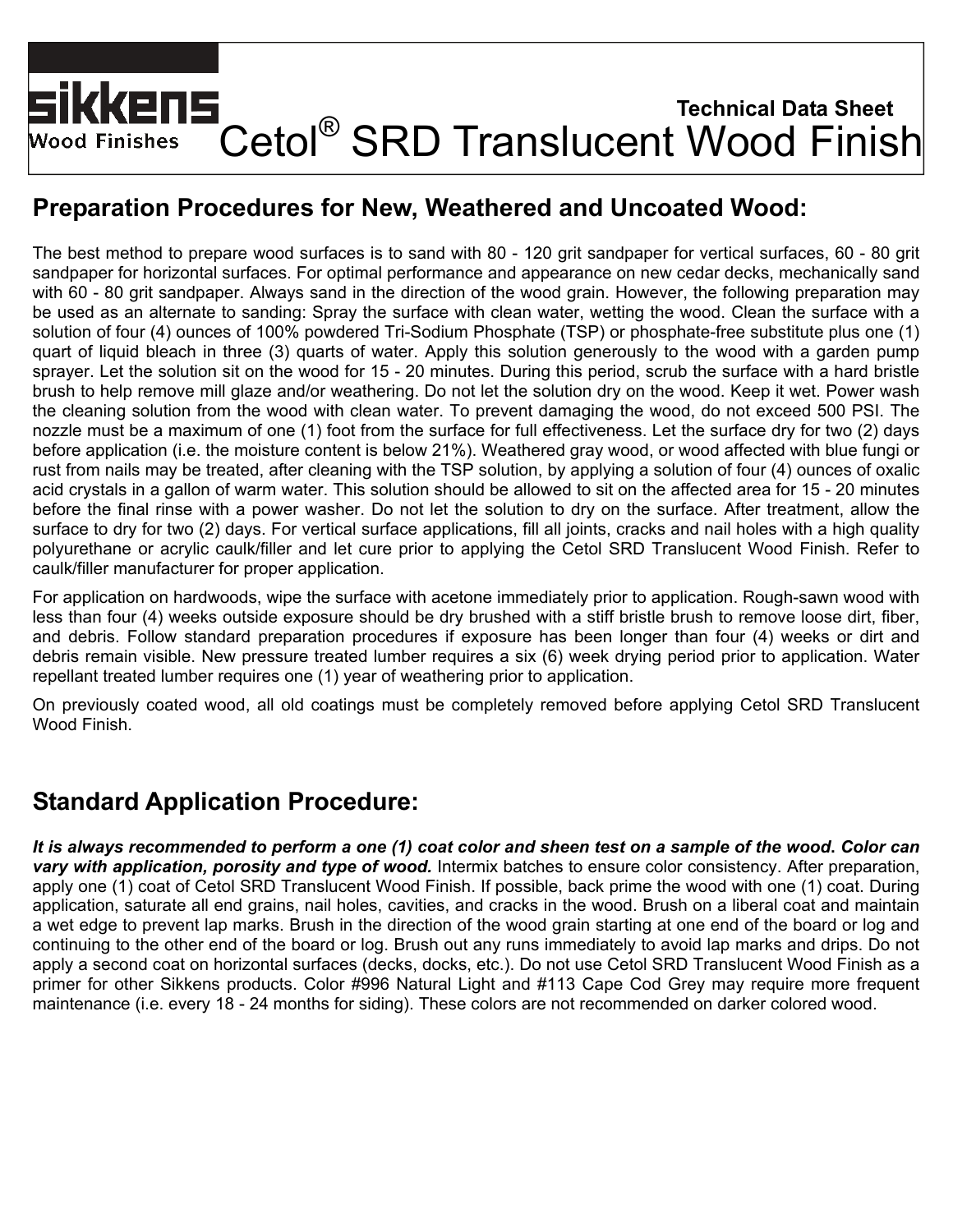# SIKKENS<br>Wood Finishes Cetol® SRD Translucent Wood Finish **Technical Data Sheet**  Wood Finishes

# **Log Application Procedure:**

#### **Kiln-dried or Air Dried Logs**:

*It is always recommended to perform a one (1) coat color and sheen test on a sample of the wood***.** *Color can vary with application, porosity and type of wood.* Generally, the moisture content of these logs is below 18%. However, some logs may have a moisture content higher than 18%. If Cetol SRD Translucent Wood Finish is to be applied, the moisture content in the logs cannot be higher than 21%. If the moisture content of the logs is unknown, follow the application procedure for green, wet or treated logs.

If the moisture content of the logs is below 21%, first follow the preparation procedures and then apply only one (1) coat of Cetol SRD Translucent Wood Finish. During application, saturate all end grains, nail holes, cavities, and cracks in the wood. Brush on a liberal coat and maintain a wet edge to prevent lap marks. Brush in the direction of the wood grain starting at one end of the log and continuing to the other end of the log. Cetol SRD Translucent Wood Finish should be applied from the bottom up to avoid drips which may streak on the surface below. Follow recommended maintenance procedures and schedule.

#### **Green, Wet, or Treated Logs**:

*It is always recommended to perform a one (1) coat color and sheen test on a sample of the wood***.** *Color can vary with application, porosity and type of wood.* These logs have a moisture content greater than 18%. Therefore, it is recommended to apply Sikkens Log Pre-Treatment and allow a six (6) month drying period. Follow the preparation procedure before applying one (1) coat of Cetol SRD Translucent Wood Finish. During application, saturate all end grains, nail holes, cavities, and cracks in the wood. Brush on a liberal coat and maintain a wet edge to prevent lap marks. Brush in the direction of the wood grain starting at one end of the log and continuing to the other end of the log. Cetol SRD Translucent Wood Finish should be applied from the bottom up to avoid drips which may streak on the surface below. Follow recommended maintenance procedure and schedule.

#### **Application Over Borate Treatments**:

*Do not apply any Sikkens Cetol system over a fresh, borate-treated wood surface.* Allow the borates to diffuse into the wood cells by allowing a six (6) month exposure time before application of any Cetol system. To prevent borates from leaching out of the exterior surface, we recommend the application of Sikkens Log Pre-Treatment over the borate treatment. Before the application of Sikkens Log Pre-Treatment, allow the borate treatment to dry for three (3) good, sunny days. Just prior to the application of the appropriate Cetol system, the log surface must be cleaned thoroughly according to the Sikkens preparation procedures. When borate treatments are applied, it is always advised to follow the manufacturer's recommendations.

### **Maintenance Procedures and Schedule:**

Proper maintenance starts with visual inspection. Weathering, exposure conditions, altitude and applications can vary and maintenance should be performed when visually necessary.

Before application of a maintenance coat, prepare the surface using the previously mentioned cleaning solution. Let the surface dry for two (2) days after power washing. Apply one (1) coat of Cetol SRD Translucent Wood Finish. Areas that have minimum wear should be coated lightly. Hardwood surfaces may require more frequent maintenance.